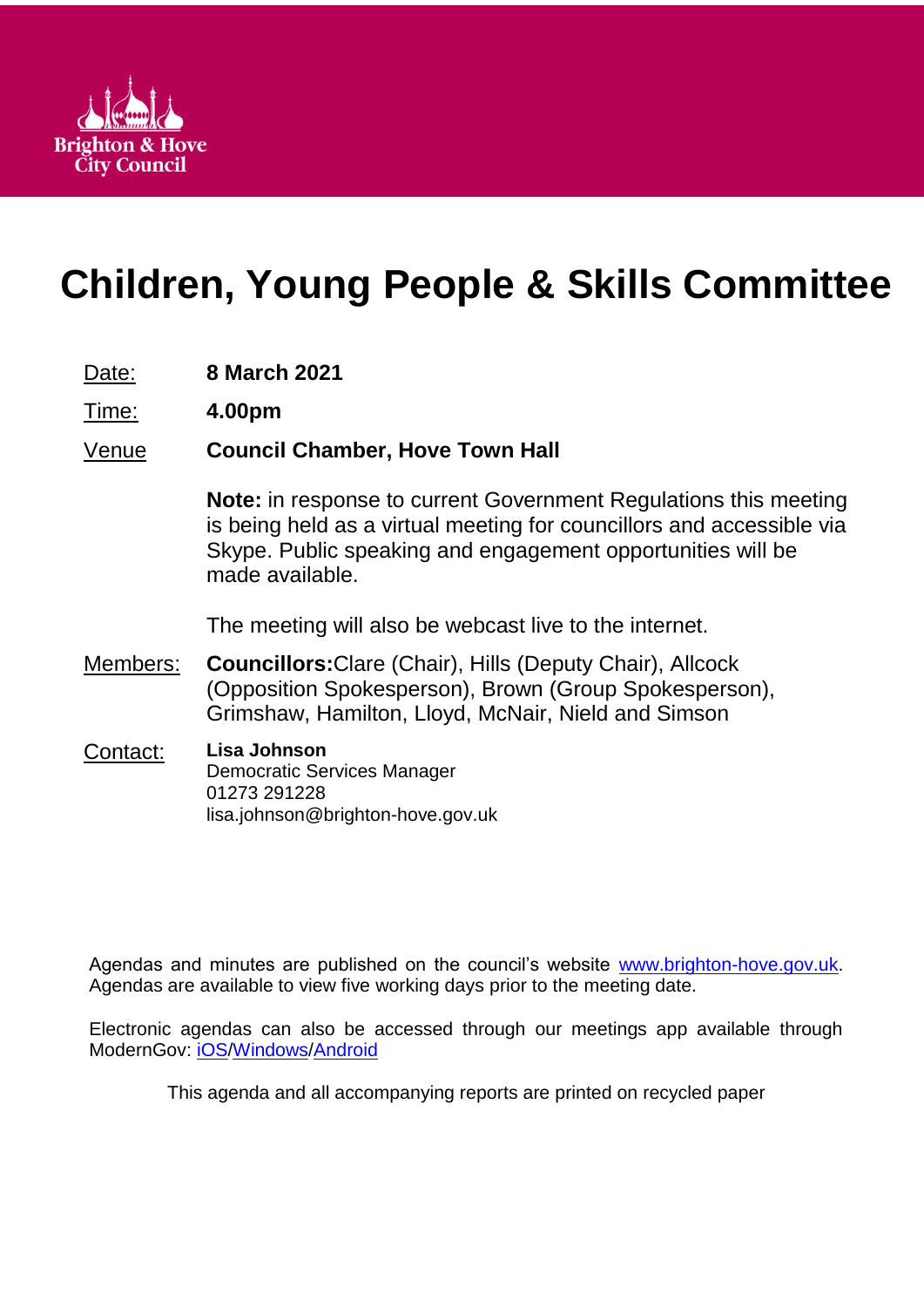#### **PART ONE Page**

#### **69 PROCEDURAL BUSINESS**

**(a) Declaration of Substitutes:** Where Councillors are unable to attend a meeting, a substitute Member from the same Political Group may attend, speak and vote in their place for that meeting.

#### **(b) Declarations of Interest:**

- (a) Disclosable pecuniary interests;
- (b) Any other interests required to be registered under the local code;
- (c) Any other general interest as a result of which a decision on the matter might reasonably be regarded as affecting you or a partner more than a majority of other people or businesses in the ward/s affected by the decision.

In each case, you need to declare

- (i) the item on the agenda the interest relates to;
- (ii) the nature of the interest; and
- (iii) whether it is a disclosable pecuniary interest or some other interest.

If unsure, Members should seek advice from the committee lawyer or administrator preferably before the meeting.

**(c) Exclusion of Press and Public:** To consider whether, in view of the nature of the business to be transacted, or the nature of the proceedings, the press and public should be excluded from the meeting when any of the following items are under consideration.

*NOTE: Any item appearing in Part Two of the Agenda states in its heading the category under which the information disclosed in the report is exempt from disclosure and therefore not available to the public.*

*A list and description of the exempt categories is available for public inspection at Brighton and Hove Town Halls.*

#### **70 MINUTES 7 - 24**

To consider the minutes of the meeting held on 11 January 2021 (copy attached)

#### **71 CHAIR'S COMMUNICATIONS**

#### **72 CALL OVER**

(a) Items (75 - 84) will be read out at the meeting and Members invited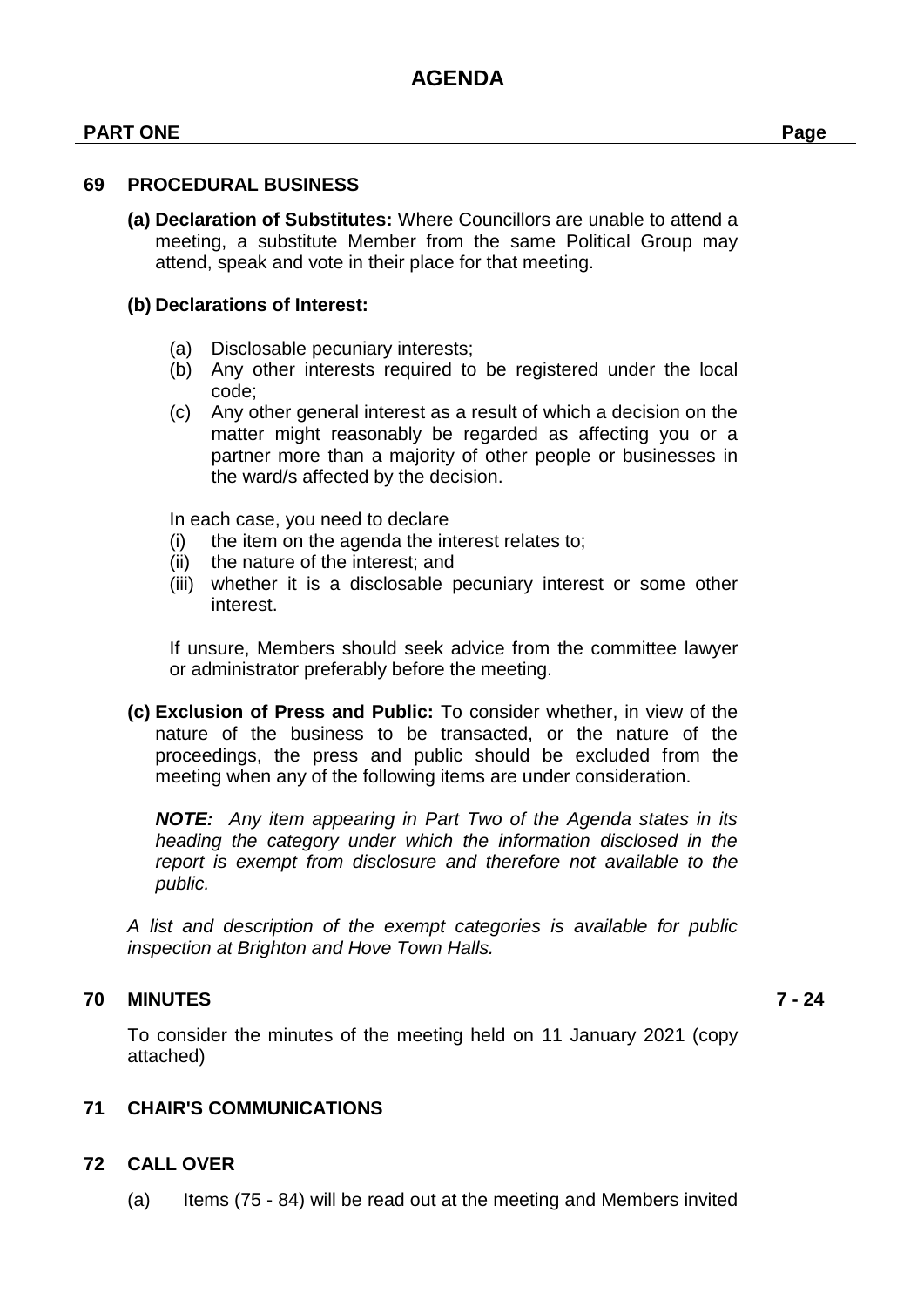to reserve the items for consideration.

(b) Those items not reserved will be taken as having been received and the reports' recommendations agreed.

#### **73 PUBLIC INVOLVEMENT 25 - 30**

To consider the following matters raised by members of the public:

- (a) **Petitions:** to receive any petitions presented to the full council or at the meeting itself;
- (b) **Written Questions:** to receive any questions submitted by the due date of 12 noon on the 2 March 2021
- (c) **Deputations:** to receive any deputations submitted by the due date of 12 noon on the 2 March 2021

Referred from Full Council held on 28 January 2021:

(i) Class Divide

#### **74 MEMBER INVOLVEMENT 31 - 32**

To consider the following matters raised by Councillors:

- (a) **Petitions:** to receive any petitions submitted to the full Council or at the meeting itself;
- (b) **Written Questions:** to consider any written questions;
- (c) **Letters:** to consider any letters;
	- (i) Cllr Allcock School Staff
- (d) **Notices of Motion:** to consider any Notices of Motion referred from Council or submitted directly to the Committee.

#### **75 CHILDREN'S SOCIAL WORK MODEL OF PRACTICE 33 - 44**

Report of the Executive Director Families Children & Learning (copy attached)

*Contact Officer: Tom Stibbs Ward Affected: All Wards*

#### **76 YOUTH SERVICE GRANTS COMMISSIONING PROGRAMME (1ST 45 - 66 OCTOBER 2021 TO 31ST MARCH 2025)**

Report of the Executive Director Families Children & Learning (copy attached)

| Contact Officer: | Deborah Corbridge |
|------------------|-------------------|
| Ward Affected:   | All Wards         |

*Contact Officer: Deborah Corbridge Tel: 01273 29*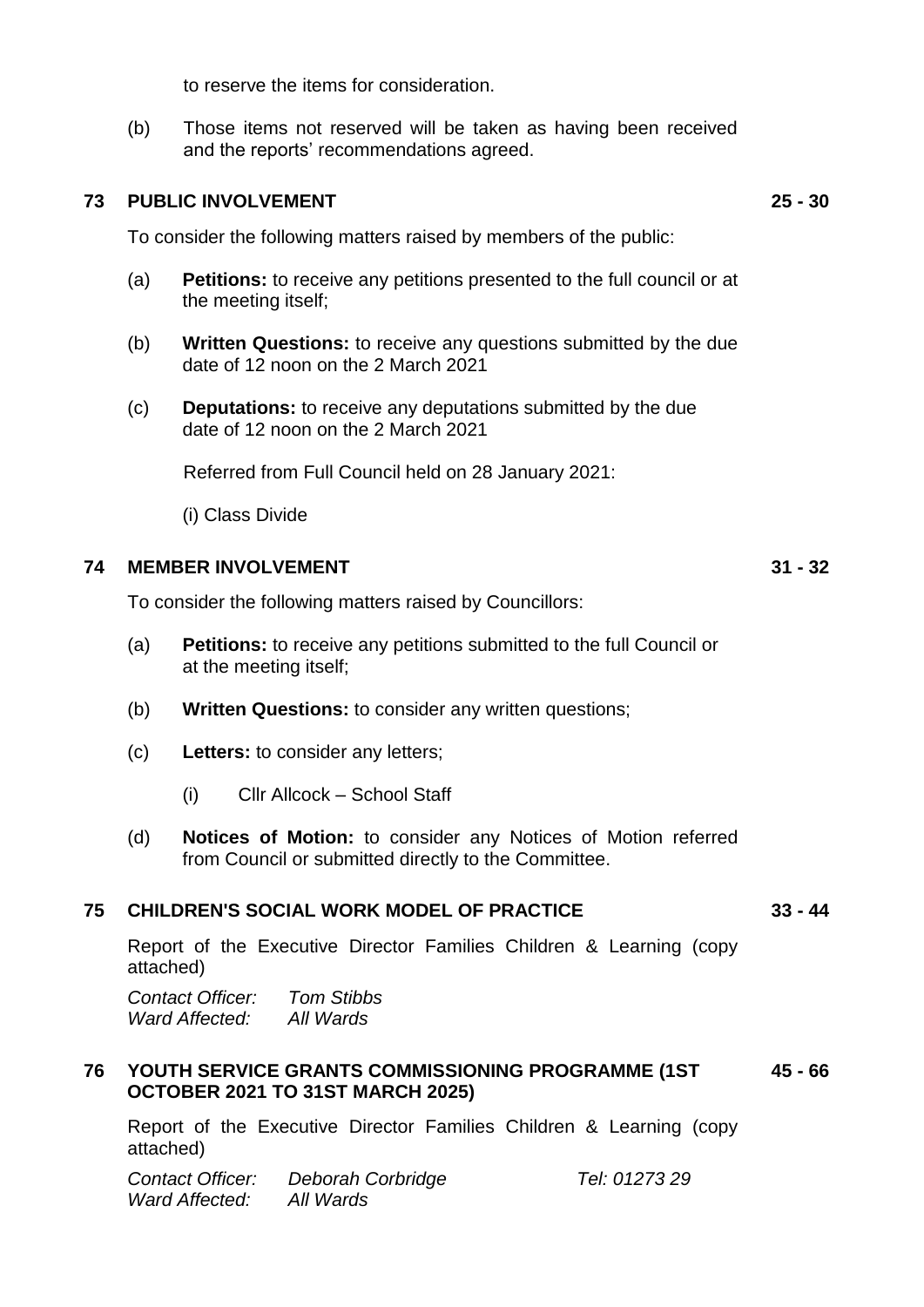| 77 | <b>CENTRAL YOUTH HUB</b>                                                                                                               | $67 - 116$  |
|----|----------------------------------------------------------------------------------------------------------------------------------------|-------------|
|    | Report of the Executive Director Families Children & Learning (copy<br>attached)                                                       |             |
|    | Tel: 0127329<br>Contact Officer: Deborah Corbridge<br>Ward Affected: All Wards                                                         |             |
| 78 | <b>HOLIDAY ACTIVITIES AND FOOD PROGRAMME</b>                                                                                           | $117 - 164$ |
|    | Report of the Executive Director Families Children & Learning (copy<br>attached).                                                      |             |
|    | Contact Officer: Vicky Jenkins<br>Tel: 01273 296110<br>Ward Affected: All Wards                                                        |             |
| 79 | <b>SCHOOL OFSTED PRESENTATION</b>                                                                                                      | $165 - 172$ |
| 80 | EDUCATION CAPITAL RESOURCES AND CAPITAL INVESTMENT<br>PROGRAMME 2021/22                                                                | 173 - 192   |
|    | Report of the Executive Director Families Children & Learning (copy<br>attached)                                                       |             |
|    | <b>Contact Officer:</b> Richard Barker<br>Tel: 01273 290732<br>Ward Affected: All Wards                                                |             |
| 81 | <b>UPDATE MOUSLECOOMB PRIMARY SCHOOL</b>                                                                                               |             |
|    | Report of the Executive Director Families Children & Learning (copy to<br>follow)                                                      |             |
| 82 | HOW THE COUNCIL, SCHOOLS AND OTHER PROVIDERS<br><b>RESPONSE TO THE PANDEMIC IS PROCEEDING AND WHAT</b><br><b>COULD BE DONE BETTER.</b> | 193 - 198   |
|    | Report of the Executive Director Families Children & Learning (copy<br>attached)                                                       |             |
|    | Contact Officer: Natasha Marris<br>Ward Affected: All Wards                                                                            |             |
| 83 | <b>SCHOOL UNIFORM</b>                                                                                                                  | 199 - 218   |
|    | Report of the Executive Director Families Children & Learning (copy<br>attached)                                                       |             |
|    | Contact Officer: Joyti Azad<br>Ward Affected: All Wards                                                                                |             |
| 84 | <b>INTERNATIONAL WOMEN'S DAY</b>                                                                                                       |             |
|    | <b>Verbal Presentation</b>                                                                                                             |             |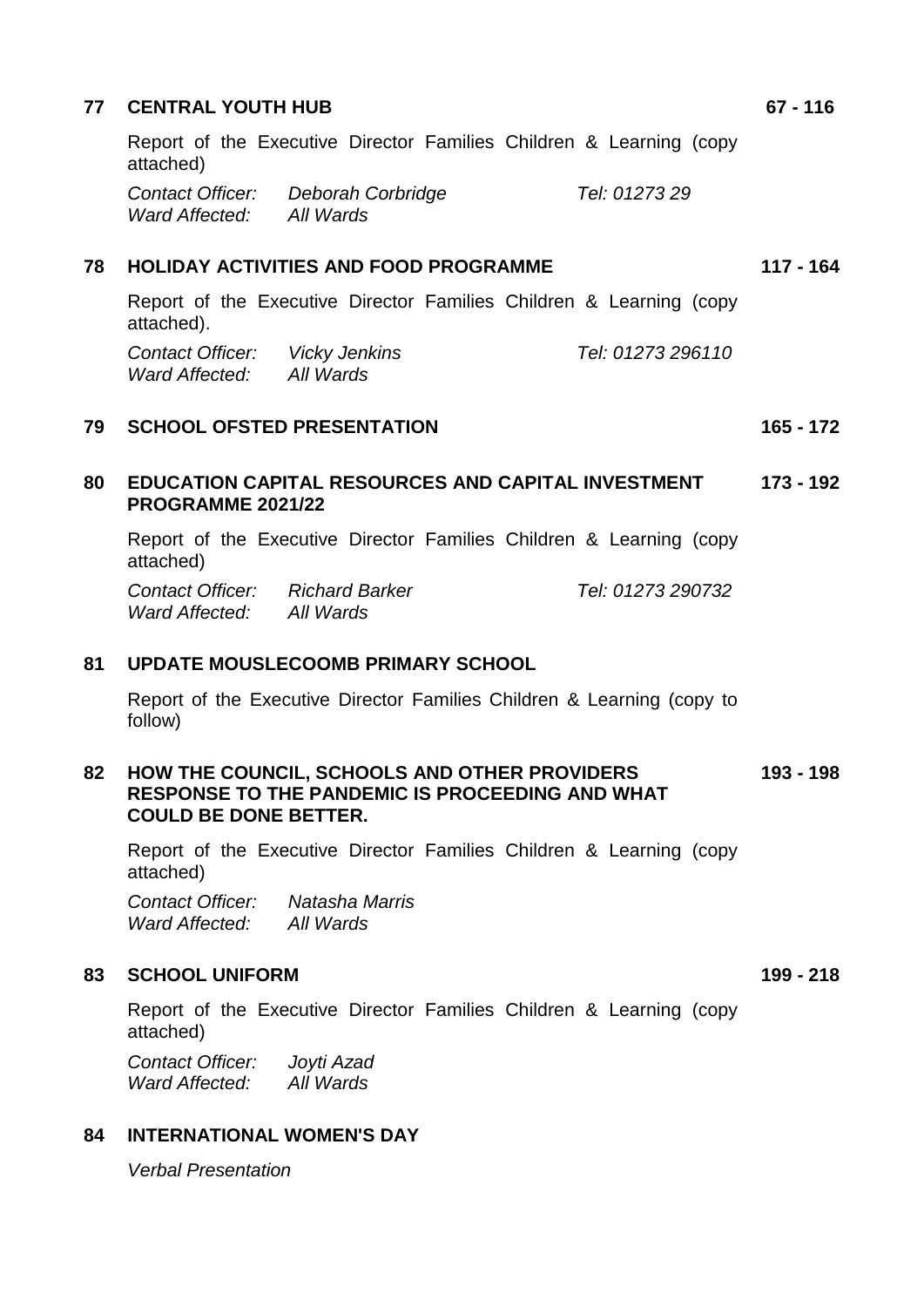# **85 ITEMS REFERRED FOR COUNCIL**

To consider items to be submitted to the 25 March 2021 Council meeting for information.